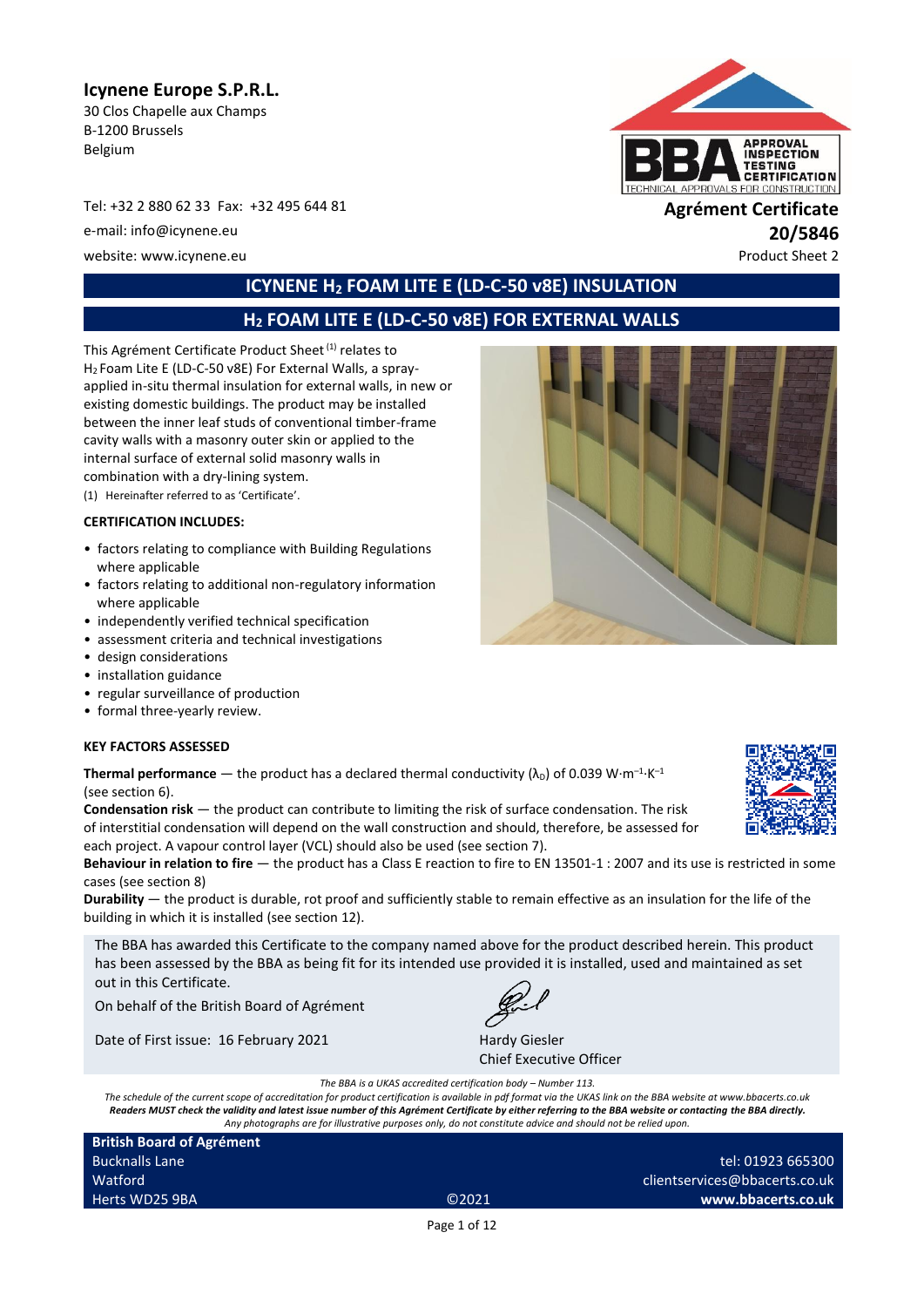# **Regulations**

In the opinion of the BBA, H<sup>2</sup> Foam Lite E (LD-C-50 v8E) For External Walls, if installed, used and maintained in accordance with this Certificate, can satisfy or contribute to satisfying the relevant requirements of the following Building Regulations (the presence of a UK map indicates that the subject is related to the Building Regulations in the region or regions of the UK depicted):

|                                                                            |                                 | The Building Regulations 2010 (England and Wales) (as amended)                                                                                                                                                                                                                                                                                                                                                           |
|----------------------------------------------------------------------------|---------------------------------|--------------------------------------------------------------------------------------------------------------------------------------------------------------------------------------------------------------------------------------------------------------------------------------------------------------------------------------------------------------------------------------------------------------------------|
| <b>Requirement:</b><br>Comment:                                            | B4(1)                           | <b>External fire spread</b><br>The product is restricted by this Requirement. See sections 8.1 and 8.2 of this Certificate.                                                                                                                                                                                                                                                                                              |
| Requirement:<br>Comment:                                                   | C2(c)                           | <b>Resistance to moisture</b><br>The product can contribute to satisfying this Requirement. See sections 7.1 and 7.4 of<br>this Certificate.                                                                                                                                                                                                                                                                             |
| <b>Requirement:</b><br>Comment:                                            | L1(a)(i)                        | <b>Conservation of fuel and power</b><br>The product can contribute to satisfying this Requirement. See sections 6.1 and 6.2 of<br>this Certificate.                                                                                                                                                                                                                                                                     |
| <b>Regulation:</b><br>Comment:                                             | 7(1)                            | <b>Materials and workmanship</b><br>The product is acceptable. See section 12 and the Installation part of this Certificate.                                                                                                                                                                                                                                                                                             |
| <b>Regulation:</b><br>Comment:                                             | 7(2)                            | <b>Materials and workmanship</b><br>The product is restricted under this Regulation. See sections 8.1 and 8.2 of this<br>Certificate.                                                                                                                                                                                                                                                                                    |
| <b>Regulation:</b>                                                         | 26                              | CO <sub>2</sub> emission rates for new buildings                                                                                                                                                                                                                                                                                                                                                                         |
| <b>Regulation:</b><br><b>Regulation:</b><br><b>Regulation:</b><br>Comment: | <b>26A</b><br><b>26A</b><br>26B | Fabric energy efficiency rates for new dwellings (applicable to England only)<br>Primary energy consumption rates for new buildings (applicable to Wales only)<br>Fabric performance values for new dwellings (applicable to Wales only)<br>The product can contribute to satisfying these Regulations; however, compensating<br>fabric/services measures may be required. See sections 6.1 and 6.2 of this Certificate. |
|                                                                            |                                 | The Building (Scotland) Regulations 2004 (as amended)                                                                                                                                                                                                                                                                                                                                                                    |
| <b>Regulation:</b><br>Comment:                                             | 8(1)                            | Durability, workmanship and fitness of materials<br>The product is acceptable. See section 12 and the Installation part of this Certificate.                                                                                                                                                                                                                                                                             |
| <b>Regulation:</b><br>Standard:<br>Comment:                                | 9<br>3.15                       | <b>Building standards applicable to construction</b><br>Condensation<br>The product can contribute to satisfying this Standard, with reference to clauses                                                                                                                                                                                                                                                                |
|                                                                            |                                 | 3.15.1 <sup>(1)</sup> , 3.15.4 <sup>(1)</sup> , 3.15.5 <sup>(1)</sup> and 3.15.7 <sup>(1)</sup> ; however, compensating fabric/services<br>measures may be required. See sections 7.1 and 7.5 of this Certificate.                                                                                                                                                                                                       |
| Standard:<br>Comment:                                                      | 6.1(b)                          | Carbon dioxide emissions<br>The product can contribute to satisfying this Standard, with reference to clauses, or parts<br>of, 6.1.1 <sup>(1)</sup> , 6.1.3 <sup>(1)</sup> , 6.1.4 <sup>(1)</sup> and 6.1.6 <sup>(1)</sup> . See sections 6.1 and 6.2 of this Certificate.                                                                                                                                               |
| Standard:<br>Comment:                                                      | 6.2                             | Building insulation envelope<br>The product can contribute to satisfying this Standard, with reference to clauses, or parts<br>of, 6.2.1 <sup>(1)</sup> , 6.2.3 <sup>(1)</sup> , 6.2.4 <sup>(1)</sup> , 6.2.6 <sup>(1)</sup> , 6.2.7 <sup>(1)</sup> , 6.2.9 <sup>(1)</sup> , 6.2.10 <sup>(1)</sup> , 6.2.11 <sup>(1)</sup> and 6.2.13 <sup>(1)</sup> . See<br>sections 6.1 and 6.2 of this Certificate.                  |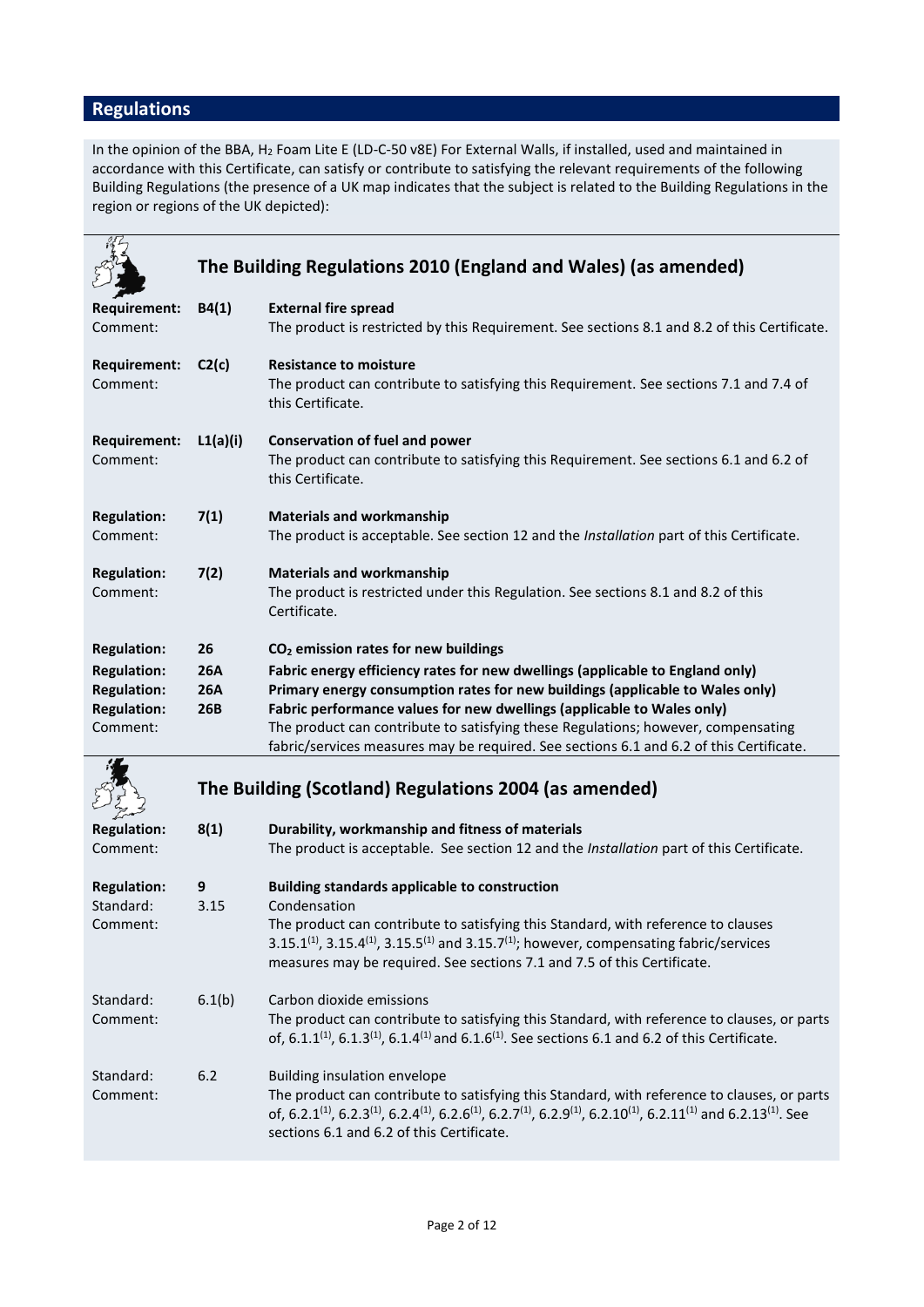| Standard:<br>Comment:          | 7.1(a)(b) | Statement of sustainability<br>The product can contribute to satisfying the relevant requirements of Regulation 9,<br>Standards 1 to 6, and therefore will contribute to a construction meeting at least a<br>bronze level of sustainability as defined in this Standard. See section 6.1 of this<br>Certificate. |  |
|--------------------------------|-----------|-------------------------------------------------------------------------------------------------------------------------------------------------------------------------------------------------------------------------------------------------------------------------------------------------------------------|--|
| <b>Regulation:</b><br>Comment: | 12        | <b>Building standards applicable to conversions</b><br>Comments in relation to the product under Regulation 9, Standards 1 to 6, also apply to<br>this Regulation, with reference to clause 0.12.1 <sup>(1)</sup> and Schedule $6^{(1)}$ .<br>(1) Technical Handbook (Domestic).                                  |  |
|                                |           | The Building Regulations (Northern Ireland) 2012 (as amended)                                                                                                                                                                                                                                                     |  |
| <b>Regulation:</b><br>Comment: | 23        | <b>Fitness of materials and workmanship</b>                                                                                                                                                                                                                                                                       |  |
|                                |           | The product is acceptable. See section 12 and the Installation part of this Certificate.                                                                                                                                                                                                                          |  |
| <b>Regulation:</b><br>Comment: | 29        | Condensation<br>The product can contribute to satisfying this Regulation. See section 7.1 of this<br>Certificate.                                                                                                                                                                                                 |  |

# **Construction (Design and Management) Regulations 2015 Construction (Design and Management) Regulations (Northern Ireland) 2016**

Information in this Certificate may assist the client, designer (including Principal Designer) and contractor (including Principal Contractor) to address their obligations under these Regulations.

See sections: 3 *Delivery and site handling,* and 14 *Precautions* of this Certificate.

# **Additional Information**

### **NHBC Standards 2021**

In the opinion of the BBA, H<sup>2</sup> Foam Lite E (LD-C-50 v8E) For External Walls, if installed, used and maintained in accordance with this Certificate, can satisfy or contribute to satisfying the relevant requirements in relation to *NHBC Standards*, Chapters 6.1 *External masonry walls* and 6.2 *External timber framed walls*.

### **CE marking**

The Certificate holder has taken the responsibility of CE marking the product in accordance with harmonised European Standard BS EN 14315-1 : 2013.

### **Technical Specification**

### **1 Description**

1.1 H<sup>2</sup> Foam Lite E (LD-C-50 v8E) For External Walls is an in-situ formed spray-applied, open-cell, water-blown, lowdensity semi-rigid polyurethane foam insulation.

1.2 The product is prepared from two liquid components, isocyanate and resin, and is yellow in colour.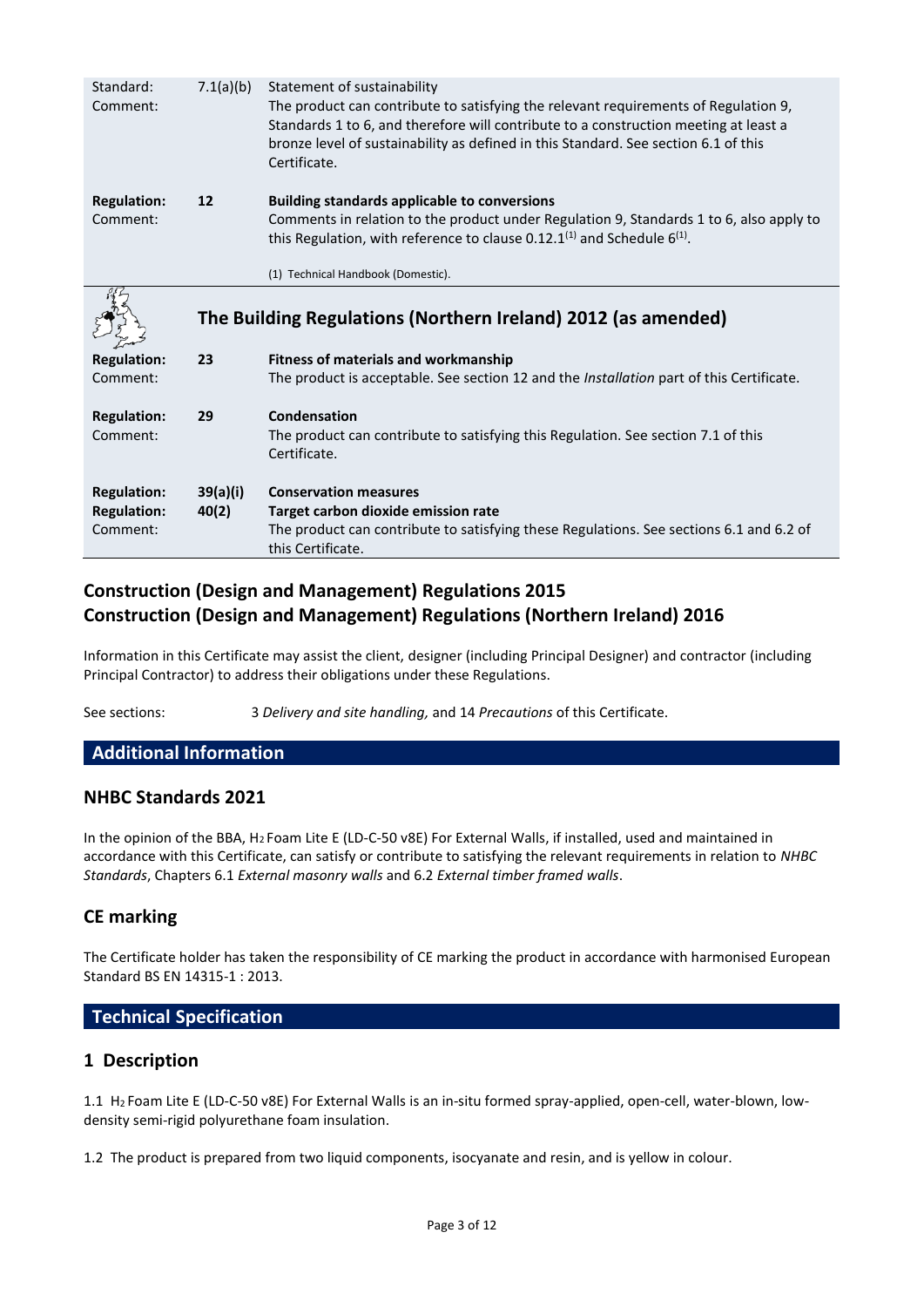1.3 The product is applied with a fixed ratio (1:1) volumetric displacement pump in layers, until the final design thickness (not exceeding 200 mm) is achieved.

1.4 Ancillary items used with this product, but outside the scope of this Certificate, include:

- **•** vapour control layer (VCL)
- **•** fire-resistant lining board
- **•** timber studs
- **•** spray equipment.

### **2 Manufacture**

2.1 The two components of the product are manufactured in a conventional batch blending process and mixed on site via a spray-gun.

2.2 As part of the assessment and ongoing surveillance of product quality, the BBA has:

- agreed with the manufacturer the quality control procedures and product testing to be undertaken
- **•** assessed and agreed the quality control operated over batches of incoming materials
- **•** monitored the production process and verified that it is in accordance with the documented process
- **•** evaluated the process for management of nonconformities
- **•** checked that equipment has been properly tested and calibrated
- **•** undertaken to carry out the above measures on a regular basis through a surveillance process, to verify that the specifications and quality control operated by the manufacturer are being maintained.

2.3 The management system of Icynene has been assessed and registered as meeting the requirements of BS EN ISO 9001 : 2015 by The Registrar Company (TRC) (Certificate TRC 00714).

### **3 Delivery and site handling**

3.1 The isocyanate and resin components are delivered to site in drums (of up to 250 kg capacity) bearing the product name, batch number and BBA Certificate number.

3.2 Drums should be stored in a well-ventilated area, between 15 and 32°C, and away from possible ignition sources. The drums must be protected from frost.

3.3 The Certificate holder has taken the responsibility of classifying and labelling the product under the *CLP Regulation (EC) No 1272/2008 on the classification, labelling and packaging of substances and mixtures.* Users must refer to the relevant Safety Data Sheets.

### **Assessment and Technical Investigations**

The following is a summary of the assessment and technical investigations carried out on H<sup>2</sup> Foam Lite E (LD-C-50 v8E) For External Walls.

#### **Design Considerations**

#### **4 Use**

4.1 H<sup>2</sup> Foam Lite E (LD-C-50 v8E) For External Walls is satisfactory for use in reducing the thermal transmittance (U value) of external walls of new and existing domestic buildings.

4.2 The product can be used as insulation:

- **•** between the inner leaf studs of conventional timber-frame cavity walls with a clear cavity and a masonry outer skin, or
- **•** applied to the internal surface of solid masonry walls in between timber battens, and finished with a fire-resistant lining board, as a dry-lining system.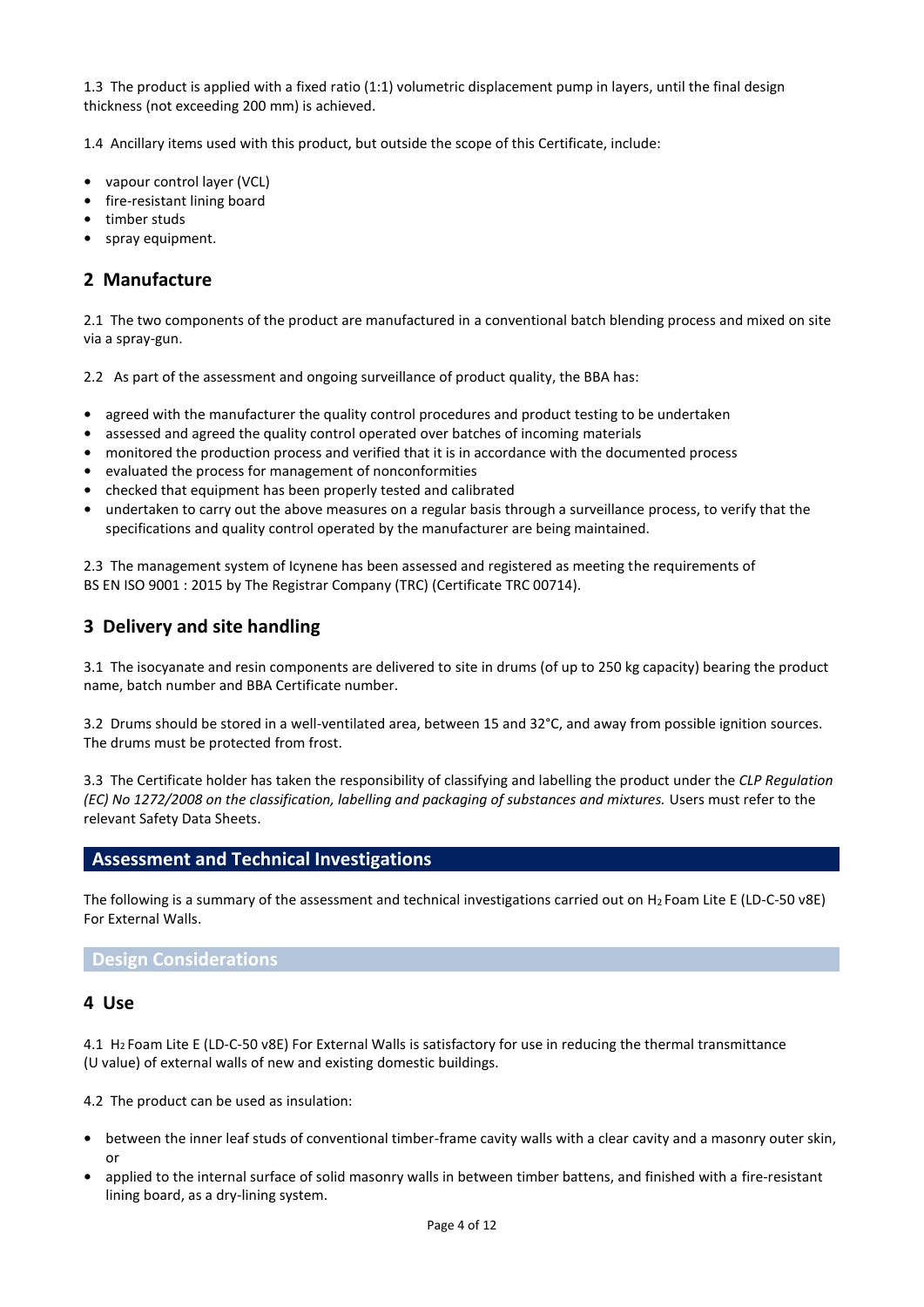4.3 In all applications, the product must be covered by a fire-resistant lining board manufactured in accordance with the requirements of BS EN 520 : 2004 (see section 8.3).

4.4 Masonry and timber framed wall constructions must be designed and constructed in accordance with the relevant recommendations of:

- **•** BS 5250 : 2011
- **•** BS 8000-3 : 2001
- **•** BS EN 351-1 : 2007
- **•** BS EN 1995-1-1 : 2004 and its UK National Annex
- **•** BS EN 1996-1-1 : 2005 and its UK National Annex
- **•** BS EN 1996-1-2 : 2005 and its UK National Annex
- **•** BS EN 1996-2 : 2006 and its UK National Annex
- **•** BS EN 1996-3 : 2006 and its UK National Annex

4.5 It is essential that construction elements are designed and constructed to incorporate the normal precautions against moisture ingress before the application of the product.

4.6 Existing constructions must be in a good state of repair, with no evidence of rain penetration or damp. Defects must be made good prior to installation.

4.7 In addition, if present, mould, or fungal growth must be treated. The Certificate holder can advise on suitable treatments.

4.8 Installation into timber frame constructions must not be carried out until the moisture content of the timber frame is less than 20%.

4.9 The product must not come into direct contact with flue pipes, chimneys, or other heat-producing appliances (see section 9).

4.10 The product forms a strong bond with clean, dry substrates. This should be taken into account when specifying the product or anticipating future alterations.

4.11 To satisfy the requirements of NHBC, a VCL of a type specified in their Standards must be applied behind the fireresistant lining in all wall applications.

4.12 Services which penetrate the internal plasterboard lining (such as light switches or power outlets) should be kept to a minimum to limit damage to vapour checks. In addition, any penetrations should be enclosed in plasterboard, stone mineral wool or a suitably tested proprietary fire-rated system in order to preserve the fire resistance of the wall.

#### **External solid masonry walls (insulated dry lining)**

4.13 Insulated dry lining systems require careful detailing during installation around doors and windows to achieve a satisfactory surface for finishing. In addition, every attempt should be made to minimise the risk of thermal bridging at reveals and where heavy separating walls are attached to the external wall. New work must be designed to accommodate the thickness of the dry lining, particularly at reveals, heads and sills, and in relation to ceiling height. Where the dimensions of fixtures are critical (eg bathrooms), these should be checked before installation.

# **5 Practicability of installation**

The product should only be installed by installers who have been trained and approved by the Certificate holder (see section 13).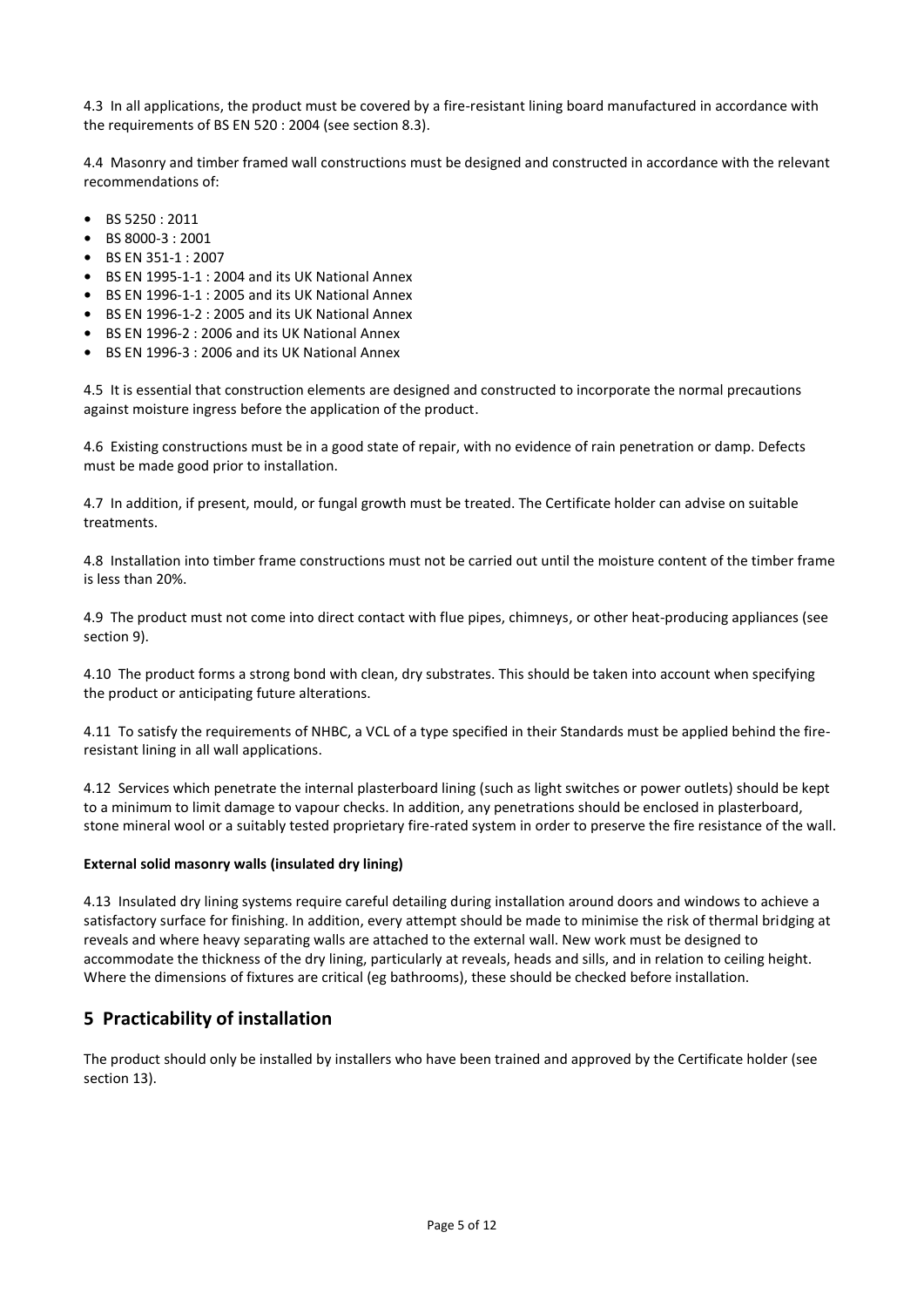# **6 Thermal performance**



6.1 Calculations of the thermal transmittance (U value) of a wall should be carried out in accordance with BS EN ISO 6946 : 2017 and BRE Report BR 443 : 2006, using the declared thermal conductivity  $(\lambda_D)$ of 0.039  $W·m<sup>-1</sup>·K<sup>-1</sup>$ .

6.2 The U value of a completed wall will depend on the insulation thickness, the insulating value of the wall components and the internal finish. Example constructions are given in Tables 1 and 2. For improved energy or carbon savings, designers should consider appropriate fabric and/or services measures.

| Design U value<br>$(W \cdot m^{-2} \cdot K^{-1})$ | H <sub>2</sub> Foam Lite E (LD-C-50 v8E) thickness<br>(mm) |
|---------------------------------------------------|------------------------------------------------------------|
| 0.18                                              |                                                            |
| 0.19                                              |                                                            |
| 0.25                                              | 140 mm between studs + 25 mm between battens               |
| 0.26                                              | 140 mm between studs + 20 mm between battens               |
| 0.27                                              | 140 mm between studs + 15 mm between battens               |
| 0.28                                              | 140 mm between studs + 10 mm between battens               |
| 0.30                                              | 130 mm between studs                                       |
| 0.35                                              | 105 mm between studs                                       |

*Table 1 U values — external masonry wall with timber frame inner skin*(1)

(1) Wall construction — 102.5 mm thick external brickwork ( $\lambda = 0.77 \text{ W} \cdot \text{m}^{-1} \cdot \text{K}^{-1}$ ); 50 mm clear cavity; breather membrane; 11 mm OSB sheathing board ( $\lambda = 0.13$  W⋅m<sup>-1</sup>⋅K<sup>-1</sup>); 140 mm thick timber frame bridging at 600 mm centres (15%) with variable thickness of insulation (λ = 0.13 W⋅m<sup>-1</sup>⋅K<sup>-1</sup>); additional 47 mm timber battens where required (λ = 0.13 W⋅m<sup>-1</sup>⋅K<sup>-1</sup> at 11.8 %, remaining thickness is air cavity); VCL; and 12.5 mm plasterboard ( $\lambda$  = 0.25 W⋅m<sup>-1</sup>⋅K<sup>-1</sup>).

| Design U value<br>$(W \cdot m^{-2} \cdot K^{-1})$ | H <sub>2</sub> Foam Lite E (LD-C-50 v8E) thickness<br>(mm) |  |
|---------------------------------------------------|------------------------------------------------------------|--|
| 0.18                                              |                                                            |  |
| 0.19                                              |                                                            |  |
| 0.25                                              | 170 mm between studs                                       |  |
| 0.26                                              | 160 mm between studs                                       |  |
| 0.27                                              | 155 mm between studs                                       |  |
| 0.28                                              | 150 mm between studs                                       |  |
| 0.30                                              | 135 mm between studs                                       |  |
| 0.35                                              | 115 mm between studs                                       |  |

*Table 2 U values – external masonry wall with internal dry lining* (1)

(1) Wall construction — 215 mm thick external brickwork (λ = 0.77 W⋅m<sup>-1</sup>⋅K<sup>-1</sup> at 82.7%), bridged with mortar (λ = 0.94 W⋅m<sup>-1</sup>⋅K<sup>-1</sup> at 17.3%); 13 mm dense plaster ( $\lambda$  = 0.57 W⋅m<sup>-1</sup>⋅K<sup>-1</sup>); variable thickness of insulation between same size timber studs ( $\lambda$  =  $0.13$  W⋅m<sup>-1</sup>⋅K<sup>-1</sup>) at 600 mm centres (11.8%); VCL; and 12.5 mm plasterboard (λ = 0.25 W⋅m<sup>-1</sup>⋅K<sup>-1</sup>).

#### **Junctions**

6.3 Care must be taken in the overall design and construction of junctions with other elements and openings to minimise thermal bridges and air infiltration. Detailed guidance can be found in the documents supporting the national Building Regulations.

### **7 Condensation risk**

#### **Interstitial condensation**



7.1 Walls will limit the risk of interstitial condensation adequately when they are designed and constructed in accordance with the relevant parts of BS 5250 : 2011. Further guidance may be obtained from BRE Report BR 262 : 2002. A VCL must be used.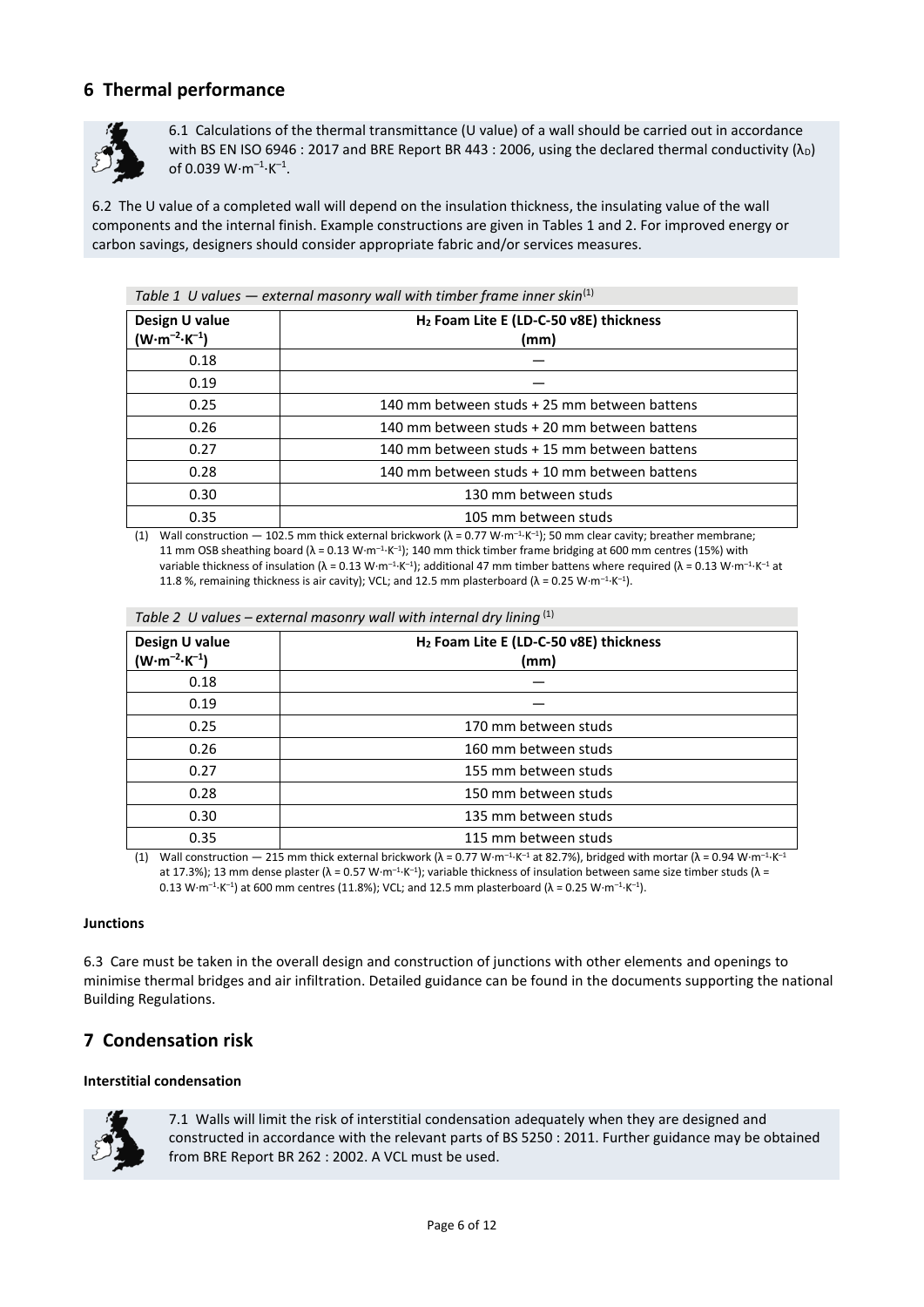7.2 For the purposes of assessing the risk of interstitial condensation, a water vapour resistance factor  $(\mu)$  of 3.3 should be taken for the product.

#### **External solid masonry walls (insulated dry lining)**

7.3 The risk of seasonal condensation on the VCL must be considered for solid masonry walls orientated from ESE through south to WSW, in accordance with section 3.10 of BRE Report BR 262 : 2002. An assessment of the risk of interstitial condensation should be carried out in accordance with BS EN ISO 13788 : 2012. If a risk of condensation has been identified, then an assessment should also be carried out to BS EN 15026 : 2007.

#### **Surface condensation**



7.4 Walls will limit the risk of surface condensation adequately where the thermal transmittance (U value) does not exceed 0.7 W $\cdot$ m<sup>-2</sup> $\cdot$ K<sup>-1</sup> at any point and the junctions with other elements are designed in accordance with the guidance referred to in section 6.3 of this Certificate.



7.5 For buildings in Scotland, constructions will be acceptable where the thermal transmittance (U value) of the wall does not exceed 1.2  $W \cdot m^{-2} \cdot K^{-1}$  at any point, and the walls are designed and constructed in accordance with the relevant parts of BS 5250 : 2011, Annexes D and G. Further guidance may be obtained from BRE Report BR 262 : 2002 and section 6.3 of this Certificate.

### **8 Behaviour in relation to fire**



8.1 The product is classified as Class E reaction to fire to EN 13501-1 : 2007<sup>(1)</sup>.

(1) Centrum stavebního inženýrství a.s., report ref PK-18-060, issue number 1/2, 13 April 2018. Copies can be obtained from the Certificate holder.

8.2 In England and Wales, the product is unrestricted in terms of proximity to a boundary and may be used in buildings with no storey more than 18 metres above the ground.

8.3 Once installed, the product must be contained by a fire-resistant lining board manufactured in accordance with BS EN 520 : 2004, with all joints fully sealed and supported by timber studs or battens.

8.4 Designers should refer to the relevant national Building Regulations and guidance for alternative approaches and detailed conditions of use, particularly in respect of requirements for cavity closers and barriers, fire stopping of service penetrations and combustibility limitations for other materials and components used in the overall wall construction.

### **9 Proximity of flues and appliances**

Detailed guidance can be found in the documents supporting the national Building Regulations for the provisions that are applicable when the system is installed in close proximity to certain flue pipes and/or heat-producing appliances.

# **10 Materials in contact — wiring installations**

10.1 The product is compatible with PVC materials in contact.

10.2 De-rating of electric cables should be considered in areas where the product restricts the flow of air. The use of suitable conduit or trunking is recommended.

10.3 Where recessed lighting is used, provision should be made to prevent the fitting overheating, or ventilated fittings must be used.

#### **11 Maintenance**

Once installed, the product does not require any regular maintenance and has suitable durability (see section 12), provided the waterproof layers are maintained in a weathertight condition.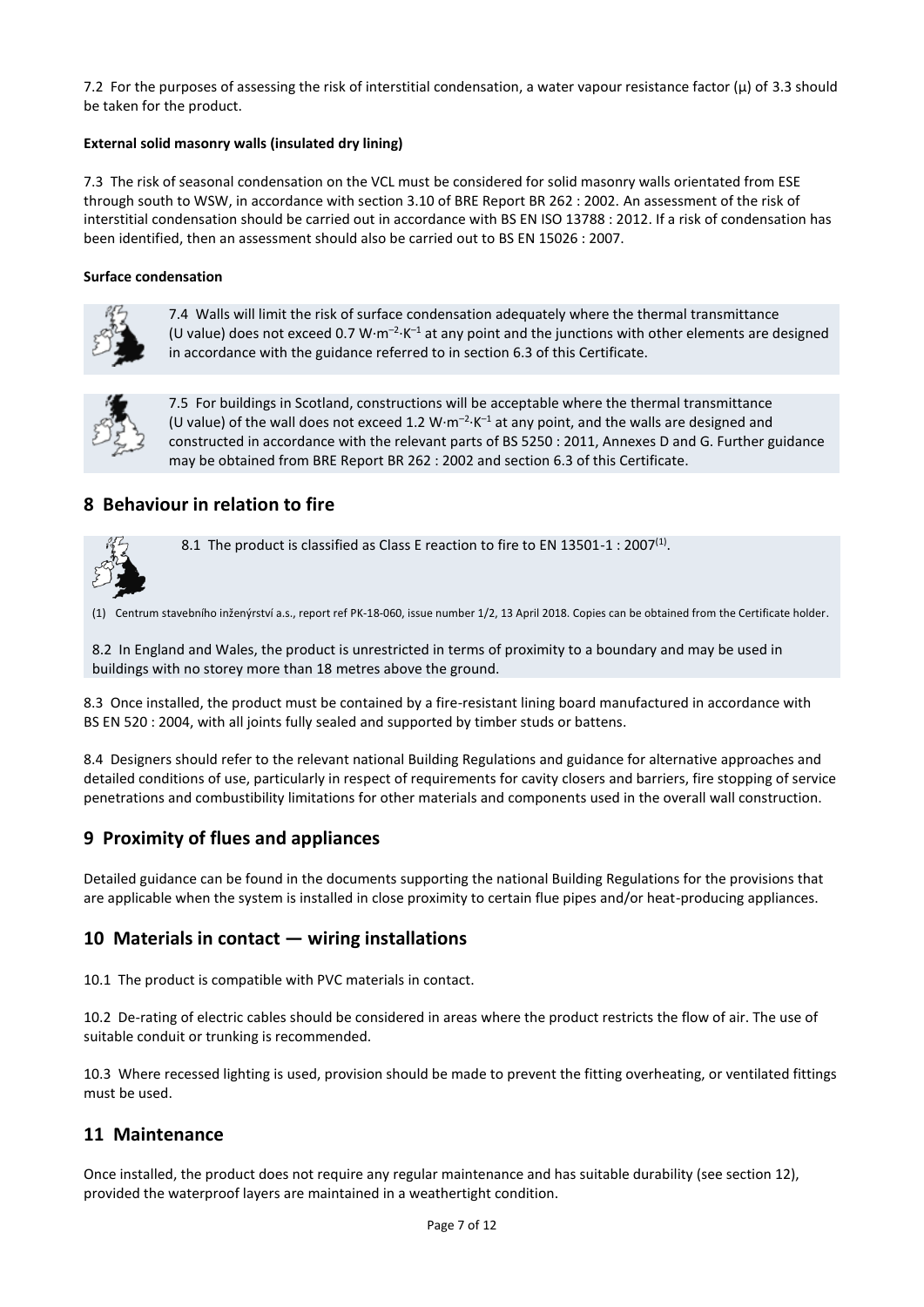# **12 Durability**



The product is durable, rot proof and sufficiently stable to remain effective as an insulation for the life of the building.

#### **Installation**

## **13 Approved installers**

The Certificate holder operates an Approved Installer Scheme for this product, under which the installers are approved, registered and regularly reviewed by the Certificate holder to demonstrate that they are competent to carry out installation of the product in accordance with their instructions and this Certificate. Details of Approved Installers are available from the Certificate holder.

### **14 Precautions**

14.1 To comply with the requirements of Section 4 of the *Health and Safety at Work Act* 1974, it is essential that there is an exchange of information between the client and the installer before spray operations commence on any site. Existing health hazards and those brought into the premises by the installer should be discussed, and measures agreed to deal with them effectively.

14.2 The process for the installation of the product may produce a build-up of harmful vapours. The requirements of the *Icynene Installer Training Manual* and the product safety data sheets issued to installers, must be followed at all times.

14.3 The building should be well ventilated during the spraying process as some vapours may sink to lower parts of the building.

14.4 If vapour levels need to be measured, methods should be those recommended by the Health and Safety Executive. Certain applications (eg confined spaces) require the use of extractor fans as recommended by the Certificate holder.

14.5 Whilst spraying, care should be taken to minimise the degree of 'overspray', a fine mist of particles that can travel considerable distances and adhere strongly to surfaces it lands on.

14.6 To minimise the hazards of spraying, the following points should be observed:

- **•** the installer must wear appropriate protective gear, including a full-face NIOSH-approved fresh air respirator, protective overalls, gloves and boots
- **•** other than the installer, individuals must be kept away from the application area. No unprotected individuals should be in the structure where the application is being conducted
- **•** the spray gun should never be left unattended
- **•** the spray gun should only be pointed at the surface or, when not in use, at the floor
- **•** the product should not be installed if wind is a concern tarpaulins or other measures should be used to block it
- **•** cleaning the spray gun requires use of a solvent to break down and/or remove the reacted components; therefore, to prevent exposure to the components and the solvent, proper protection should be worn.

### **15 Procedure**

#### **General**

15.1 Building elements to be insulated must be assessed for suitability and any necessary repairs carried out. Elements must be weathertight before application of the product. The positioning and access to services should also be considered.

15.2 The product should be stored, handled and applied in accordance with the Certificate holder's instructions and this Certificate.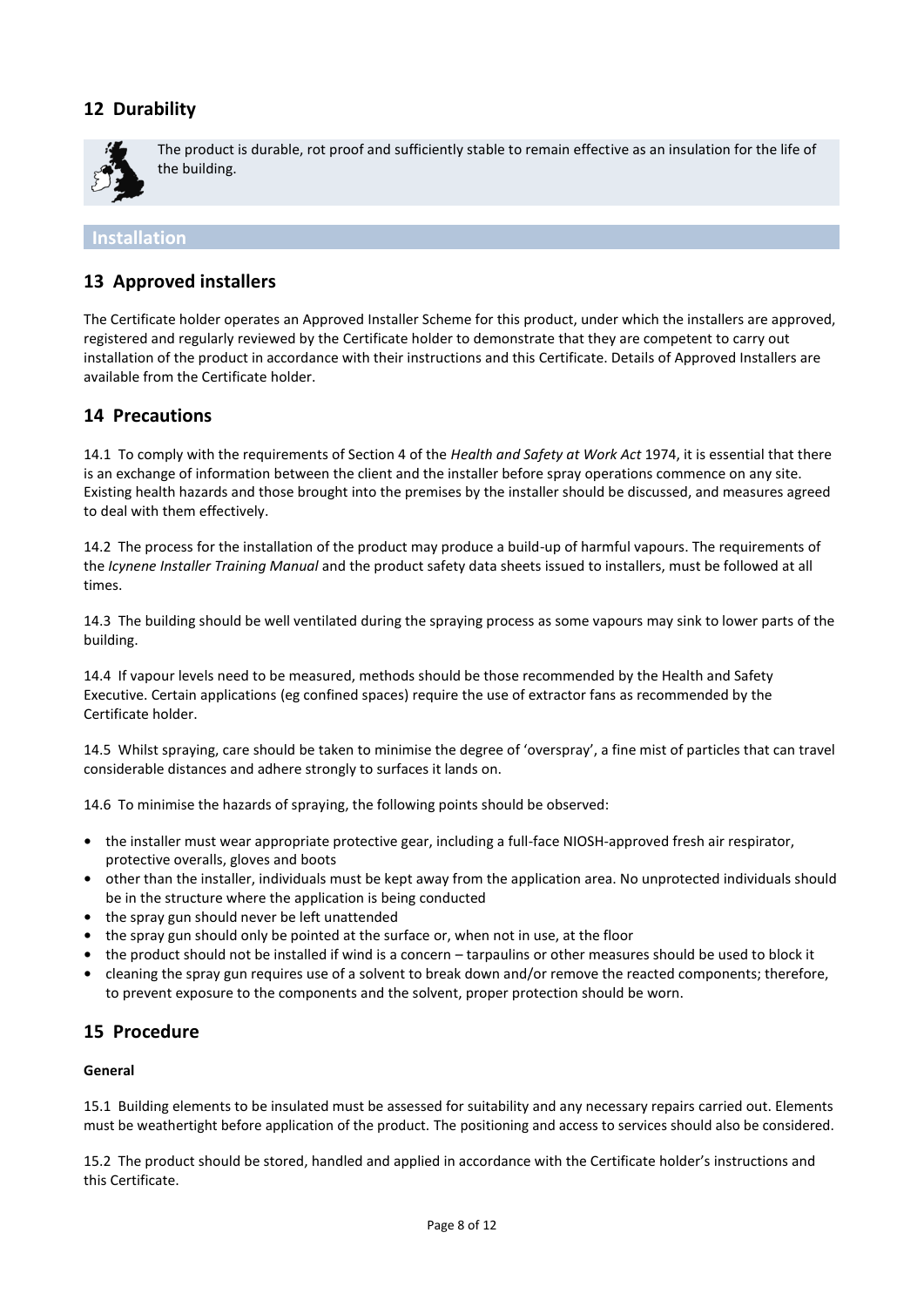15.3 The product should be spray-applied to clean and dry substrates and built up in layers, up to a maximum thickness of 200 mm.

15.4 Care must be taken not to apply the product to flue pipes or electrical cables that are not contained within a suitable conduit or trunking.

15.5 After completion, a survey should be performed to check that electrical cables and flues are not obstructed. Corrective measures must be taken to clear any such obstruction.

15.6 If required, once cured, the product is trimmed flat with care using a saw and covered with a fire-resistant lining board.

#### **Timber frame**

15.7 The product is sprayed into the cavity formed by the studs and the sheathing board. When cured, if the cavity is fully filled, the excess foam is trimmed flush with the studs, with care, and the lining board installed with a VCL with lapped and sealed joints.

#### **Masonry external walls**

15.8 Installation should be in accordance with good dry lining practice and the Certificate holder's literature.

15.9 Before applying the product, sufficient time must be allowed for damp-proofing treatments, where applied, to dry out (see also BS 6576 : 2005 for dry lining in conjunction with a chemical damp proof course application).

15.10 This system may be used on any stable, dry wall capable of taking the fixings for the timber battens.

15.11 Wallpaper, skirting, picture rails, gloss paint and projecting window boards are removed.

15.12 Pre-treated horizontal timber battens of sufficient thickness are mechanically fixed to the wall substrate at maximum 600 mm centres. Vertical battens are then fitted, with additional battens used around openings and to support heavy horizontal items. The product is sprayed into the cavity formed by the battens.

15.13 Alternatively, a free-standing stud wall with pre-treated timber studs of sufficient thickness at maximum 600 mm centres may be positioned a maximum distance of 100 mm from the masonry wall. The product is sprayed into the cavity formed between the studs and the masonry wall and between the studs.

15.14 When cured, if the cavity is fully filled, the excess foam is trimmed flush with the battens/studs, with care, and the lining board installed with a VCL with lapped and sealed joints.

#### **Technical Investigations**

### **16 Tests**

Results of tests were assessed, to determine:

- **•** adhesion to timber substrates after heat ageing and water immersion
- **•** thermal conductivity
- **•** density
- **•** corrosion-developing capacity
- **•** water absorption
- **•** release of dangerous substances
- **•** tensile strength
- **•** compressive strength
- **•** dimensional stability
- **•** water vapour permeability.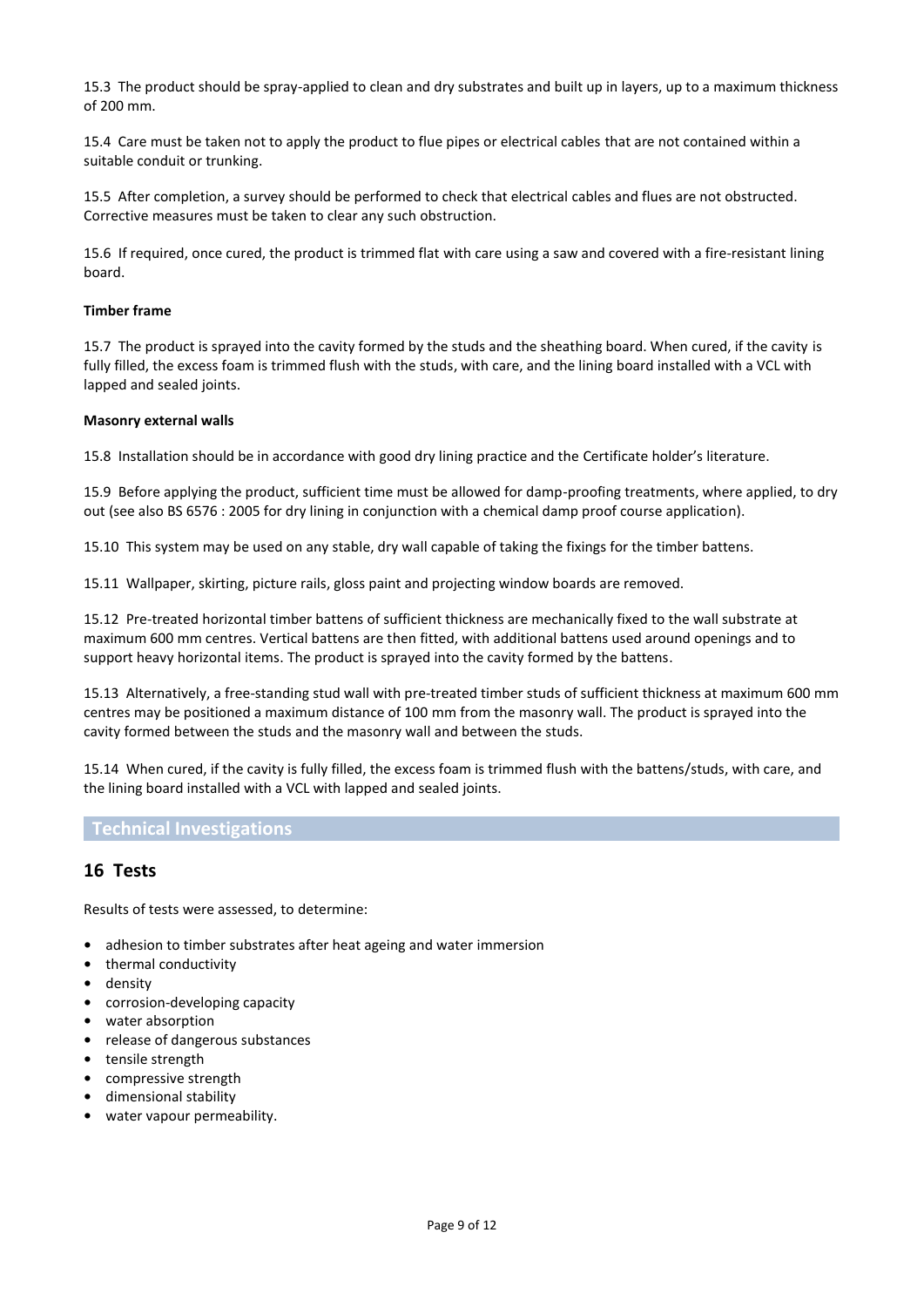# **17 Investigations**

17.1 Existing data on durability and properties in relation to fire were evaluated.

- 17.2 The Certificate holder's training arrangements were evaluated.
- 17.3 An assessment of the practicability of installation was carried out.
- 17.4 A calculation was undertaken to confirm the declared thermal conductivity  $(\lambda_D)$ .
- 17.5 A condensation risk analysis was carried out.
- 17.6 A series of U value calculations was carried out.

17.7 The manufacturing process was evaluated, including the methods adopted for quality control, and details were obtained of the quality and composition of the materials used.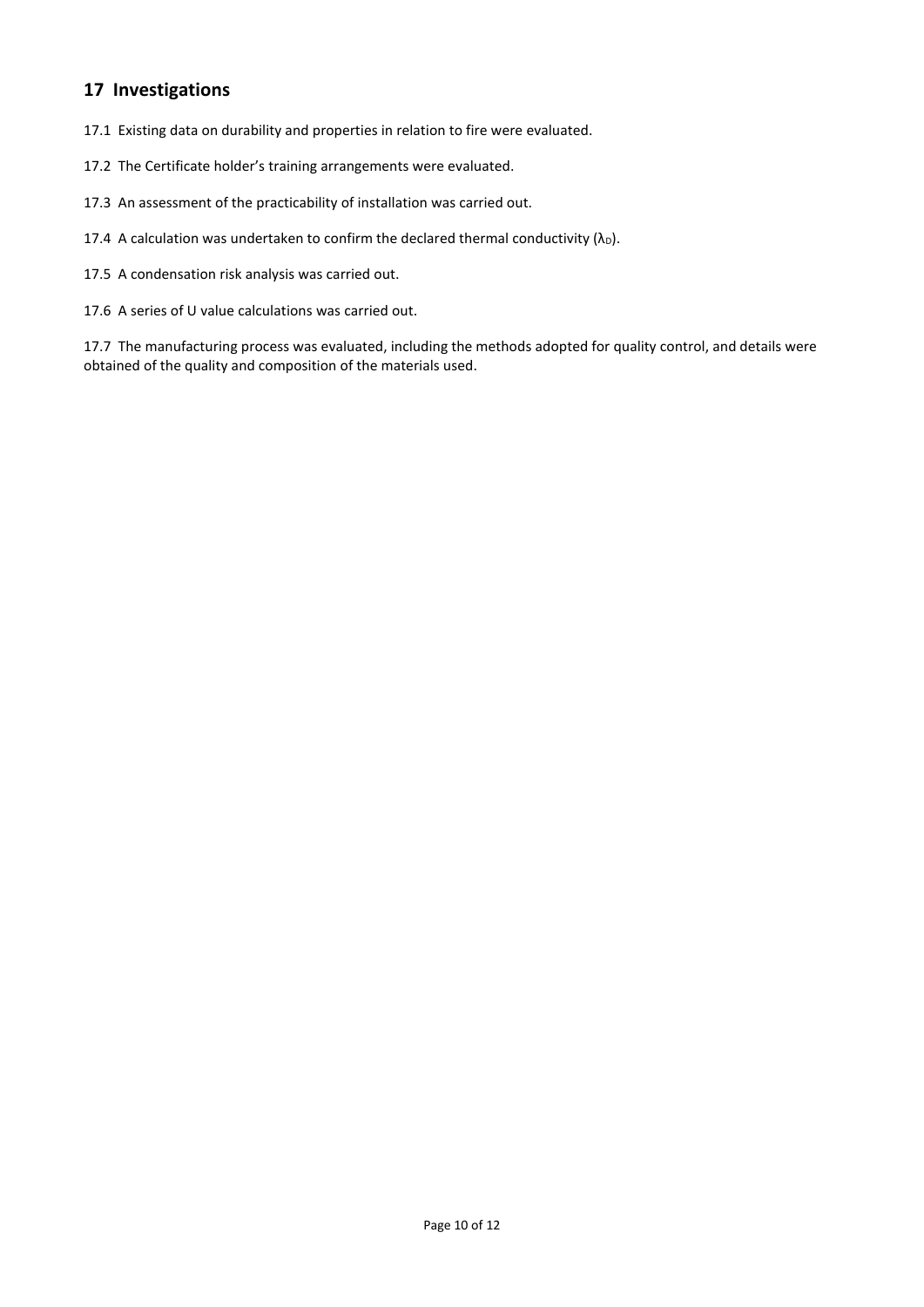### **Bibliography**

BRE Report (BR 262 : 2002) *Thermal insulation: avoiding risks*

BRE Report (BR 443 : 2006) *Conventions for U-value calculations*

BS 5250 : 2011 + A1 : 2016 *Code of practice for control of condensation in buildings*

BS 6576 : 2005 + A1 : 2012 *Code of practice for diagnosis of rising damp in walls of buildings and installation of chemical damp-proof courses*

BS 8000-3 : 2001 *Workmanship on Building Sites — Code of Practice for Masonry*

BS EN 351-1 : 2007 *Durability of wood and wood-based products — Preservative-treated solid wood — Classification of preservative penetration and retention*

BS EN 520 : 2004 + A1 : 2009 *Gypsum plasterboards — Definitions, requirements and test methods*

BS EN 1995-1-1 : 2004 + A2 : 2014 *Eurocode 5 : Design of timber structures — General — Common rules and rules for buildings*

NA to BS EN 1995-1-1 : 2004 + A1 : 2008 UK National Annex to *Eurocode 5 : Design of timber structures — General — Common rules and rules for buildings*

BS EN 1996-1-1 : 2005 + A1 : 2012 *Eurocode 6 : Design of masonry structures — General rules for reinforced and unreinforced masonry structures*

NA to BS EN 1996-1-1 : 2005 + A1 : 2012 UK National Annex to *Eurocode 6 : Design of masonry structures — General rules for reinforced and unreinforced masonry structures* 

BS EN 1996-1-2 : 2005 *Eurocode 6 : Design of masonry structures — General rules — Structural fire design* NA to BS EN 1996-1-2 : 2005 UK National Annex to *Eurocode 6 : Design of masonry structures — General rules — Structural fire design* 

BS EN 1996-2 : 2006 *Eurocode 6 : Design of masonry structures — Design considerations, selection of materials and execution of masonry*

NA to BS EN 1996-2 : 2006 UK National Annex to *Eurocode 6 : Design of masonry structures — Design considerations, selection of materials and execution of masonry*

BS EN 1996-3 : 2006 *Eurocode 6 : Design of masonry structures : Simplified calculati*o*n methods for unreinforced masonry structures*

NA to BS EN 1996-3 : 2006 + A1 : 2014 UK National Annex to *Eurocode 6 : Design of masonry structures : Simplified calculati*o*n methods for unreinforced masonry structures*

BS EN 14315-1 : 2013 *Thermal insulating products for buildings — In-situ formed sprayed rigid polyurethane (PUR) and polyisocyanurate (PIR) foam products — Specification for the rigid foam spray system before installation*

BS EN 15026 : 2007 *Hygrothermal performance of building components and building elements - Assessment of moisture transfer by numerical simulation*

BS EN ISO 6946 : 2017 *Building components and building elements — Thermal resistance and thermal transmittance — Calculation method*

BS EN ISO 9001 : 2015 *Quality management systems — Requirements*

BS EN ISO 13788 : 2012 *Hygrothermal performance of building components and building elements —Internal surface temperature to avoid critical surface humidity and interstitial condensation — Calculation methods* 

EN 13501-1 : 2007 + A1 : 2013 *Fire classification of construction products and building elements — Classification using test data from reaction to fire tests*